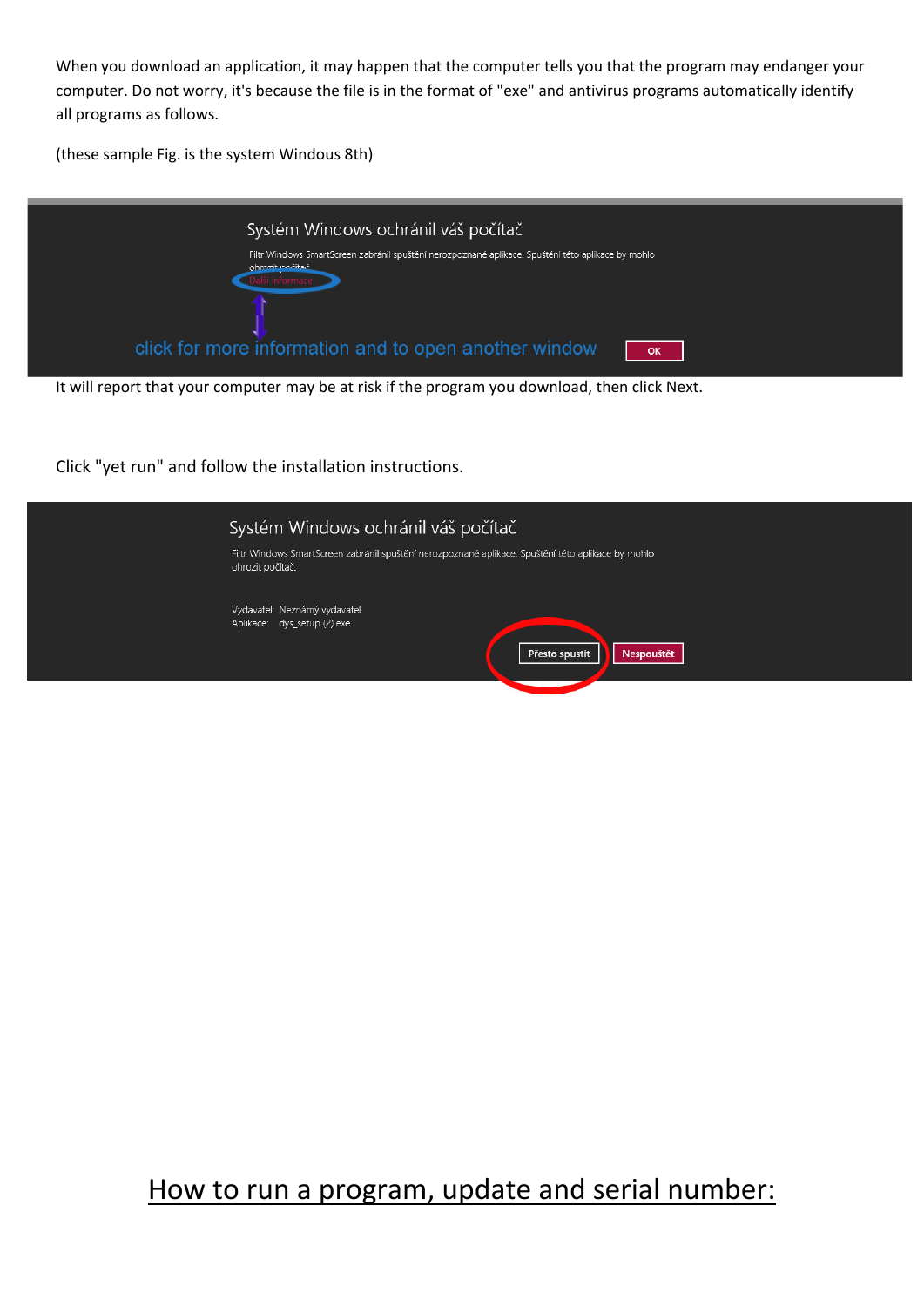# See below!!!!!!!

When you place your cursor over the letters, the letter can be found below each example

for example.: manual, license, place the serial number,etc.

- 1. Under the letter T you will find multimedia TESTS
- 2. Under the letter A you will find multimedia Alfabet book



When you start the program window may appear with different messages regarding

### program updates.

What to do: see image A.

- 1. Press the "OK" and everything is updated.
- 2. If after startup screen says that "server connects" you probably have a slow Internet !!!
- 3. You do not have to wait for an update that can be performed at any time during the next startup.

4 The program can be reached by clicking the left arrow more - image.B. both in Czech, English and German version